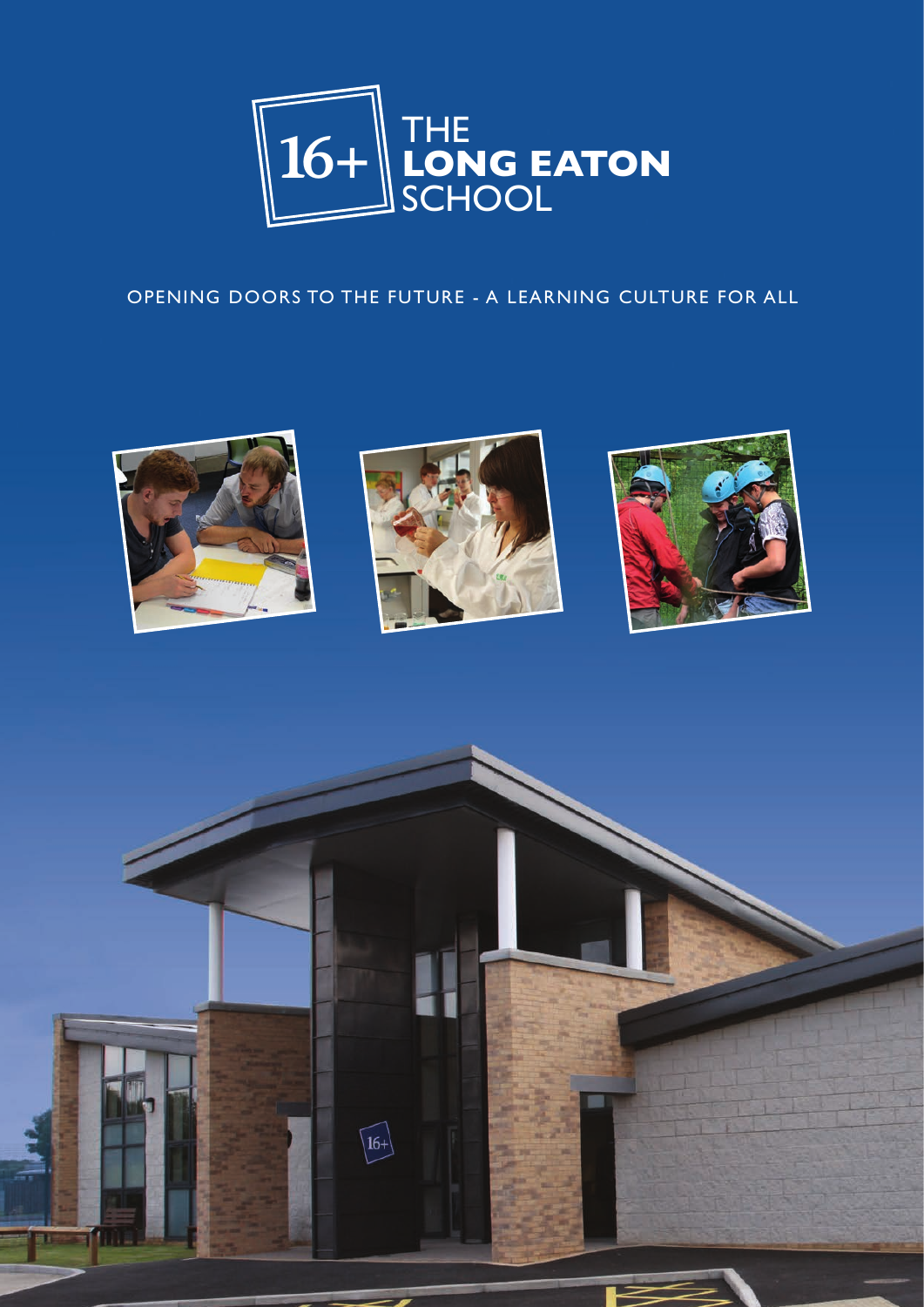





# THE CURRICULUM

The Long Eaton School Sixth Form prides itself on providing a wide range of courses which cater for the needs of all learners, offering academic and vocational qualifications at Level 3. The courses on offer provide the appropriate academic rigour to both challenge the student and to also prepare them for the demands of future study and employment.

Students are encouraged to embrace the various existing opportunities for local, national and international field study work as a part of their studies, and these are complemented by our established links with local businesses and universities.

# THE ENVIRONMENT

The new Sixth Form Centre was opened in September 2014. The extensive study space includes bookable rooms, for individual or group work, and a large open plan common room. Sixth formers now have their own entrance to the school and a popular café. Wi-fi access is provided throughout and all facilities are available before, after and during the normal school day. Other provision in the Centre includes regular careers advice, a dedicated administrative service to provide support for all Sixth Form students and a reference library providing access to learning resources and information about university courses and other possible future pathways.

Students in the Sixth Form also benefit from a wide range of specialist rooms and equipment throughout the main school, which was purpose-built in 2006 with state of the art facilities in all subject areas. There are over 1200 desktop PCs and laptops, excellent indoor and outdoor sporting facilities and performance spaces, 12 fully-equipped science labs and brand new provision for digital photography and astronomy.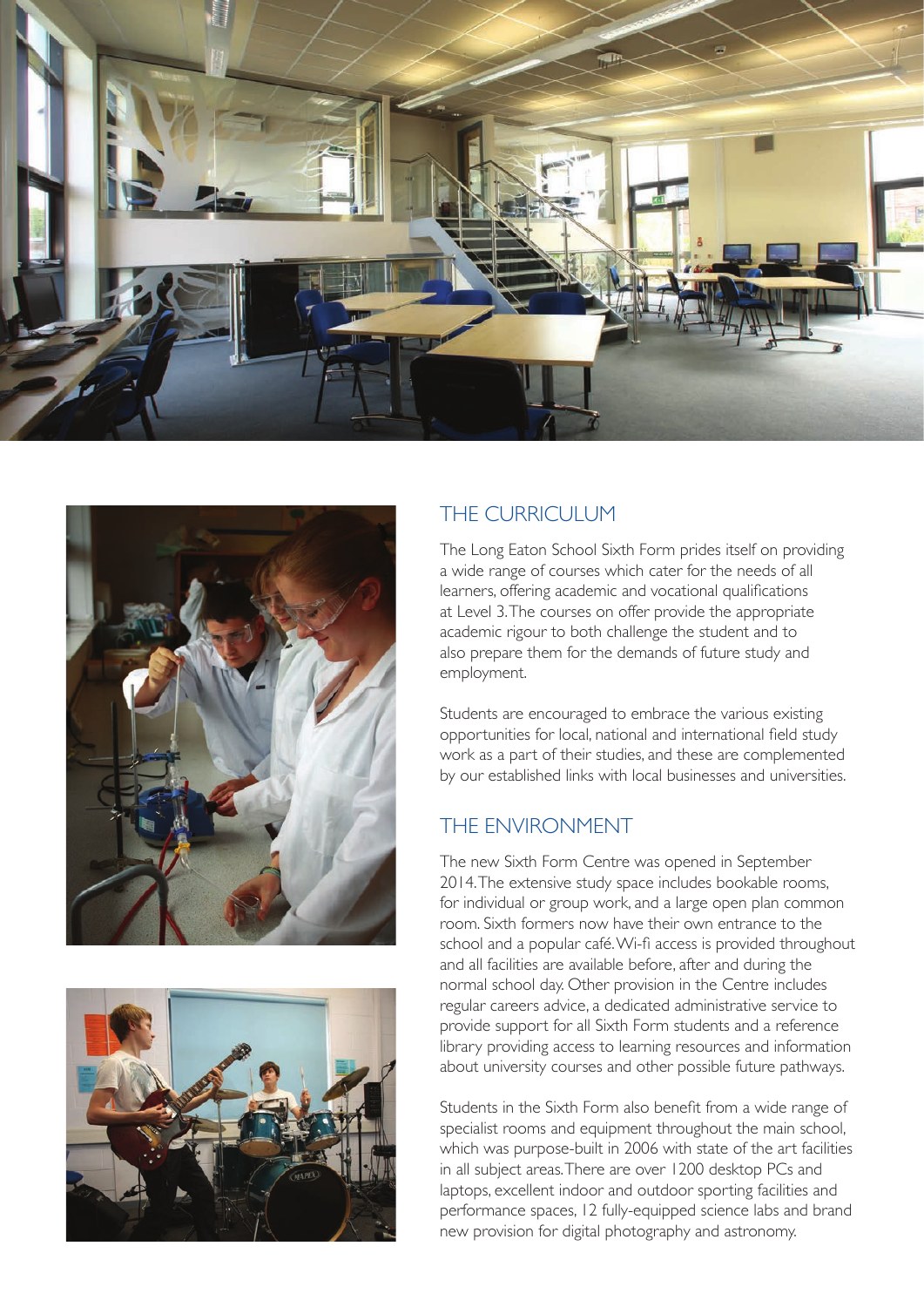

# THE COMMUNITY

The Sixth Form is led by an Achievement Leader and a team of tutors committed to a holistic approach to supporting the individual, which emphasises academic success, social development and a community ethos. A very strong level of pastoral care and guidance ensures that students are well prepared for the challenges of further study, university application or employment.

Students play an active role in the development of the Sixth Form through the Student Council. This representative body provides a voice for students and is responsible for an wide variety of extracurricular, social and fundraising activities that enhance the Sixth Form experience. An established programme of recognition for student leadership gives young people opportunities to develop their wider personal skills whilst providing a positive role model for younger students.

### THE LEARNER

Our aim is the development of young people who will be "lifelong learners". Throughout their time in the Sixth Form, our students develop into global citizens who possess the confidence and independence required to pursue their own personal ambition, whilst recognising the needs of others and the environments and communities in which they live.

The Long Eaton School hosts its Open Evening in October, where teachers from all faculties are available to discuss the variety of courses and student pathways. Further information and application forms can be obtained from the school by email (info@longeaton.derbyshire.sch.uk) or phone (0115 9732438).

Following the initial application process, prospective students will be invited to visit the school for an interview, and if offered a place, invited to attend the annual Sixth Form Induction Day held in June.